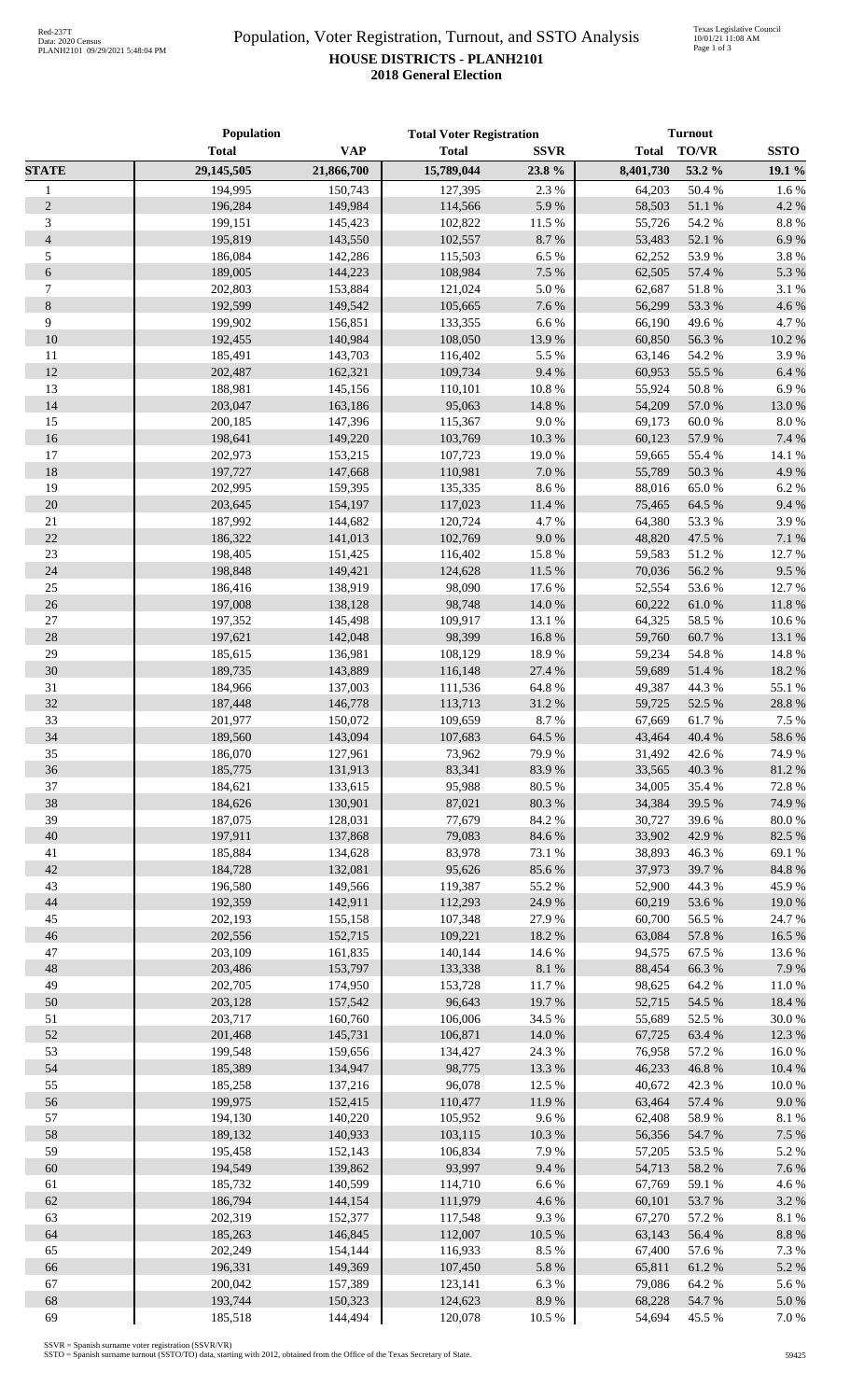## Population, Voter Registration, Turnout, and SSTO Analysis **HOUSE DISTRICTS - PLANH2101 2018 General Election**

|              | Population         |                    | <b>Total Voter Registration</b> |                 | <b>Turnout</b>   |                  |                 |
|--------------|--------------------|--------------------|---------------------------------|-----------------|------------------|------------------|-----------------|
|              | <b>Total</b>       | <b>VAP</b>         | <b>Total</b>                    | <b>SSVR</b>     | <b>Total</b>     | TO/VR            | <b>SSTO</b>     |
| <b>STATE</b> | 29,145,505         | 21,866,700         | 15,789,044                      | 23.8%           | 8,401,730        | 53.2 %           | 19.1 %          |
| 70           | 188,804            | 130,251            | 99,681                          | 6.7%            | 62,066           | 62.3 %           | 6.2%            |
| 71           | 191,317            | 146,476            | 107,521                         | 14.9%           | 55,237           | 51.4%            | 9.7%            |
| 72           | 186,421            | 143,348            | 104,714                         | 24.8 %          | 53,520           | 51.1%            | 16.6%           |
| 73           | 200,375            | 156,900            | 127,391                         | 13.6 %          | 81,571           | 64.0%            | 10.5 %          |
| 74           | 200,697            | 148,484            | 107,479                         | 66.0%           | 42,558           | 39.6%            | 61.3%           |
| 75           | 200,418            | 137,283            | 82,048                          | 78.7%           | 32,115           | 39.1 %           | 77.9 %          |
| 76           | 201,357            | 150,301            | 102,770                         | 15.4 %          | 57,177           | 55.6%            | 14.2 %          |
| 77           | 203,921            | 158,812            | 117,066                         | 77.7 %          | 48,096           | 41.1%            | 76.8%           |
| 78           | 203,786            | 153,882            | 119,013                         | 54.0 %          | 59,672           | 50.1 %           | 52.6%           |
| 79           | 204,008            | 155,827            | 118,051                         | 70.9%           | 56,468           | 47.8%            | 71.7%           |
| 80           | 192,601            | 135,888            | 103,491                         | 73.4 %          | 41,284           | 39.9%            | 65.0%           |
| 81           | 184,670            | 133,588            | 86,515                          | 42.5 %          | 35,428           | 41.0%            | 31.0%           |
| 82           | 187,676            | 136,280            | 94,059                          | 28.2 %          | 47,721           | 50.7%            | 18.0%           |
| 83           | 186,970            | 139,966            | 108,703                         | 23.8 %          | 59,349           | 54.6 %           | 14.4 %          |
| 84           | 186,523            | 145,008            | 103,657                         | 29.2 %          | 49,161           | 47.4 %           | 21.3%           |
| 85           | 202,964            | 154,177            | 128,100                         | 14.7%           | 73,070           | 57.0%            | 9.8%            |
| 86           | 185,308            | 138,631            | 108,850                         | 17.2 %          | 58,797           | 54.0%            | 11.0%           |
| 87           | 187,448            | 138,418            | 94,194                          | 22.3 %          | 43,754           | 46.5 %           | 13.3 %          |
| 88           | 186,059            | 135,454            | 106,016                         | 32.5 %          | 48,141           | 45.4 %           | 17.8 %          |
| 89           | 190,581            | 138,420            | 106,768                         | 8.7%            | 65,346           | 61.2%            | 7.7 %           |
| 90           | 201,099            | 144,701            | 82,833                          | 39.9%           | 40,093           | 48.4%            | 36.6%           |
| 91           | 187,551            | 141,549            | 105,387                         | 13.3 %<br>16.7% | 58,384           | 55.4 %           | 11.8%           |
| 92<br>93     | 192,096<br>188,296 | 146,866            | 80,171                          | 13.7%           | 38,067           | 47.5 %           | 15.0%           |
| 94           | 185,566            | 132,214<br>144,505 | 95,322<br>117,653               | $8.8\ \%$       | 51,404<br>71,881 | 53.9%<br>61.1%   | 12.7 %<br>7.8%  |
| 95           | 203,641            | 148,994            | 96,610                          | 13.6 %          | 45,829           | 47.4 %           | 12.8 %          |
| 96           | 188,593            | 140,738            | 115,318                         | 9.8%            | 67,691           | 58.7%            | 8.7%            |
| 97           | 190,669            | 148,417            | 110,062                         | 10.5 %          | 66,132           | 60.1%            | 9.1%            |
| 98           | 184,798            | 141,006            | 124,798                         | 5.9%            | 81,639           | 65.4 %           | 5.4 %           |
| 99           | 201,695            | 151,589            | 107,259                         | 15.8 %          | 57,054           | 53.2 %           | 13.5 %          |
| 100          | 185,436            | 150,653            | 107,834                         | 14.2 %          | 55,799           | 51.7%            | 13.5 %          |
| 101          | 186,636            | 133,467            | 96,362                          | 16.3 %          | 49,976           | 51.9%            | 15.3 %          |
| 102          | 187,686            | 141,854            | 87,193                          | 12.3 %          | 46,656           | 53.5%            | 11.6%           |
| 103          | 189,432            | 147,409            | 83,024                          | 33.5 %          | 45,216           | 54.5 %           | 30.0%           |
| 104          | 186,630            | 135,171            | 81,430                          | 43.7%           |                  | 37,399 45.9 %    | 43.2%           |
| 105          | 186,828            | 140,913            | 73,159                          | 23.9%           | 37,738           | 51.6%            | 22.6 %          |
| 106          | 191,093            | 136,666            | 100,508                         | $8.1~\%$        | 59,366           | 59.1 %           | 7.1 %           |
| 107          | 186,185            | 140,174            | 86,875                          | 18.7%           | 48,385           | 55.7%            | 17.3 %          |
| 108          | 187,643            | 151,154            | 132,891                         | 4.7%            | 93,771           | 70.6%            | 4.4 %           |
| 109          | 188,181            | 136,550            | 105,223                         | 9.7%            | 54,118           | 51.4 %           | 8.6%            |
| 110          | 185,481            | 126,827            | 70,280                          | 31.2 %          | 27,911           | 39.7%            | 32.1 %          |
| 111          | 185,801            | 137,653            | 111,947                         | 13.2 %          | 61,668           | 55.1 %           | 12.2 %          |
| 112          | 185,204            | 144,361            | 115,009                         | 8.7 %           | 74,184           | 64.5 %           | 7.9%            |
| 113          | 185,073            | 137,196            | 94,415                          | $20.2~\%$       | 49,663           | 52.6%            | 19.3 %          |
| 114          | 187,670            | 136,156            | 82,536                          | 32.3 %          | 40,816           | 49.5 %           | 29.8%           |
| 115          | 186,289            | 146,507            | 97,510                          | 10.3%           | 58,259           | 59.7%            | 9.6%            |
| 116          | 200,120            | 160,090            | 112,968                         | 48.0%           | 54,788           | 48.5%            | 46.4%           |
| 117          | 198,399            | 139,199            | 91,093                          | 55.4 %          | 40,708           | 44.7%            | 49.9%           |
| 118          | 199,826            | 148,024            | 107,369                         | 54.6 %          | 48,258           | 44.9%            | 49.2 %          |
| 119          | 202,657            | 150,837            | 105,514                         | $50.9\ \%$      | 46,780           | 44.3 %           | 47.5 %          |
| 120          | 203,115            | 149,887            | 104,628                         | 33.0 %          | 44,235           | 42.3 %           | 29.9%           |
| 121          | 203,209            | 155,904            | 130,484                         | 21.6%           | 78,685           | 60.3%            | 20.1 %          |
| 122<br>123   | 201,984            | 149,711            | 119,716                         | 23.6 %          | 75,315<br>62,257 | 62.9%            | 22.5 %          |
| 124          | 200,095<br>197,852 | 160,561<br>146,224 | 119,129<br>95,906               | 48.4%<br>60.6%  | 40,485           | 52.3 %<br>42.2 % | 43.1 %<br>58.3% |
| 125          | 202,067            | 151,951            | 119,581                         | 53.6%           | 59,158           | 49.5 %           | 50.3%           |
| 126          | 194,060            | 147,183            | 116,482                         | 12.9%           | 66,685           | 57.2 %           | 11.4 %          |
| 127          | 199,089            | 144,351            | 118,246                         | 14.5 %          | 67,414           | 57.0%            | 12.5 %          |
| 128          | 201,183            | 148,227            | 102,130                         | 21.2 %          | 51,266           | 50.2%            | 17.4 %          |
| 129          | 198,661            | 154,787            | 117,324                         | 15.2 %          | 67,069           | 57.2 %           | 13.8%           |
| 130          | 194,311            | 139,508            | 110,254                         | 12.4 %          | 65,406           | 59.3%            | 10.9%           |
| 131          | 201,256            | 144,968            | 80,204                          | 27.2 %          | 36,362           | 45.3%            | 26.2%           |
| 132          | 195,943            | 141,733            | 94,255                          | 15.8 %          | 53,954           | 57.2 %           | 13.8%           |
| 133          | 196,966            | 155,045            | 108,729                         | 8.6%            | 67,609           | 62.2%            | 7.7 %           |
| 134          | 202,847            | 168,828            | 133,828                         | 8.2%            | 89,778           | 67.1 %           | 7.8%            |
| 135          | 197,186            | 140,362            | 91,691                          | 25.9%           | 46,866           | 51.1%            | 24.0%           |
| 136          | 203,904            | 153,117            | 110,546                         | 14.5 %          | 66,067           | 59.8%            | 13.2 %          |
| 137          | 187,800            | 140,396            | 58,414                          | 22.0%           | 26,459           | 45.3%            | 20.9%           |
| 138          | 201,745            | 154,239            | 106,459                         | 19.7%           | 62,043           | 58.3%            | 16.8%           |